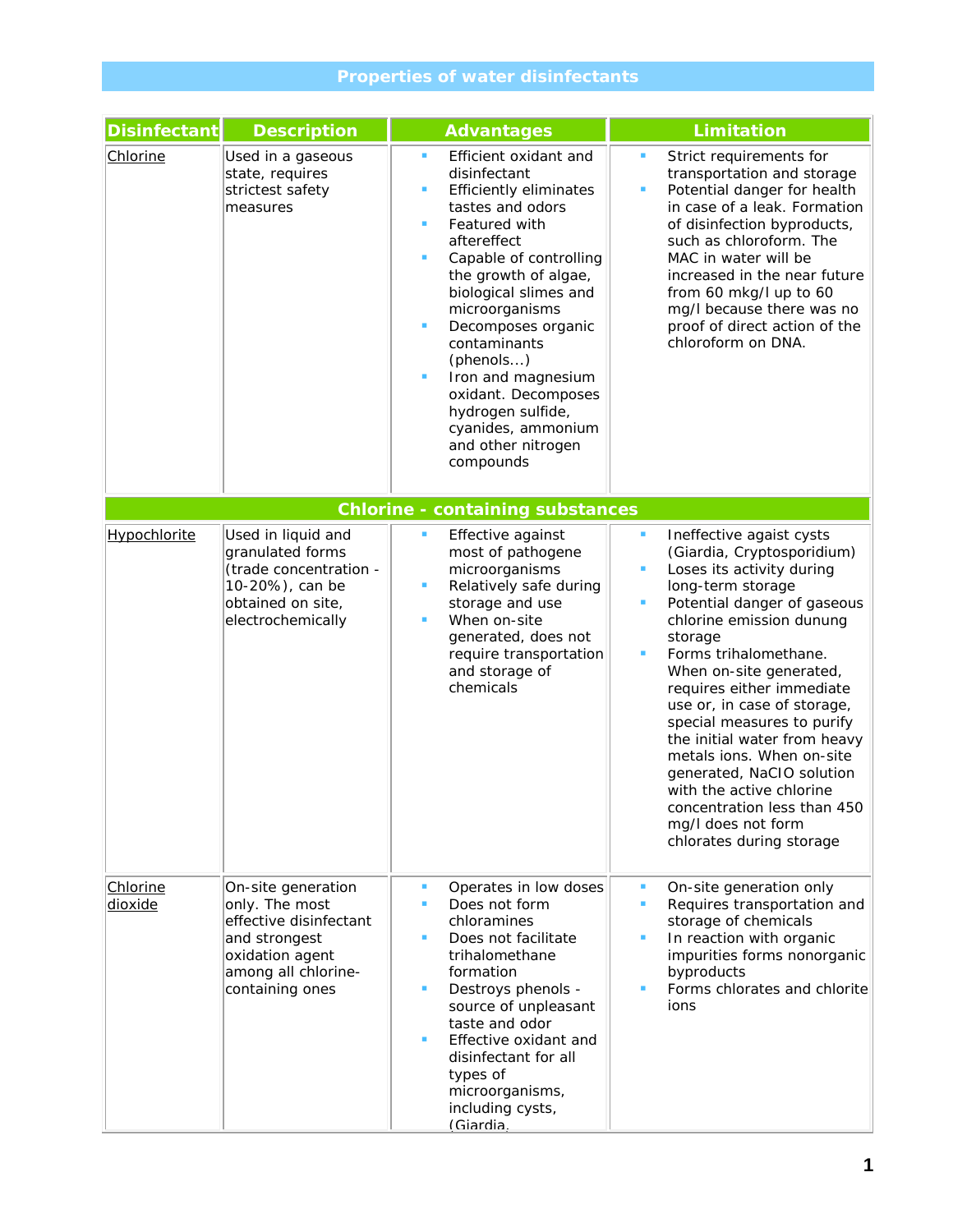|                    |                                                                                                                                                                               | viruses<br>٠<br>bromates<br>п              | Cryptosporidium) and<br>Does not form<br>bromides from<br>Facilitates removal of<br>iron and magnesium<br>from water by means<br>of their quick<br>oxidation and<br>precipitation of oxides                                                                            |                                                                   |                                                                                                                                                                                                                                                                                                                                                                                                                                                                                                                                                                                                                                                                                                                   |
|--------------------|-------------------------------------------------------------------------------------------------------------------------------------------------------------------------------|--------------------------------------------|------------------------------------------------------------------------------------------------------------------------------------------------------------------------------------------------------------------------------------------------------------------------|-------------------------------------------------------------------|-------------------------------------------------------------------------------------------------------------------------------------------------------------------------------------------------------------------------------------------------------------------------------------------------------------------------------------------------------------------------------------------------------------------------------------------------------------------------------------------------------------------------------------------------------------------------------------------------------------------------------------------------------------------------------------------------------------------|
| Chloramine         | Formed during the<br>reaction of ammonium<br>with active chlorine. It<br>is used as a<br>disinfectant of a<br>prolonged activity                                              | ٠<br>٠<br>odor<br>٠<br>٠                   | Features stable and<br>long-time aftereffect<br>Facilitates removal of<br>foreign taste and<br>Reduces the level of<br>trihalomethane and<br>chlorine-organic acid<br>generation<br>Prevents formation of<br>biological slimes in<br>distribution systems              | ٠<br>п<br>٠<br>٠<br>٠                                             | Weak disinfectant and<br>oxidation agent compared<br>to chlorine<br>Not effective against viruses<br>and cysts (Giardia,<br>Cryptosporidium)<br>Considerable dosages and<br>prolonged contact time are<br>required for disinfection<br>Dangerous for patients<br>using dialyzers, because it<br>is capable of penetrating<br>the dialyzer membrane and<br>effect erythrocytes<br>Forms nitrogen-containing<br>byproducts                                                                                                                                                                                                                                                                                          |
|                    |                                                                                                                                                                               |                                            | <b>Alternative substances</b>                                                                                                                                                                                                                                          |                                                                   |                                                                                                                                                                                                                                                                                                                                                                                                                                                                                                                                                                                                                                                                                                                   |
| Ozone              | Has been used for<br>several decades in<br>some of European<br>countries for the<br>purpose of<br>disinfection,<br>elimination of color,<br>for the taste and odor<br>control | ٠<br>٠<br>Giardia,<br>microflora<br>٠<br>٠ | Strong disinfectant<br>and oxidation agent<br>Very effective against<br>Cryposporidium and<br>any other pathogenic<br>Facilitates removal of<br>turbidity from water<br>Removes foreign<br>tastes and odors<br>Does not form<br>chlorine containing<br>trihalomethanes | $\blacksquare$<br>٠<br>٠<br>ш<br>$\blacksquare$<br>$\blacksquare$ | Forms byproducts,<br>including: aldehydes,<br>ketones, organic acids,<br>bromine-containing<br>trihalomethanes,<br>(bromoform inclusive),<br>bromates (in presence of<br>bromides): peroxides,<br>brom-acetic acid<br>Necessitates the use of<br>biologically active filters to<br>remove byproducts<br>Does not ensure residual<br>disinfection effect<br>Requires significant initial<br>expenses for the equipment<br>Considerable expenses for<br>operators' training and<br>installation support<br>When reacting with organic<br>compounds, ozone<br>disintegrates them into<br>smaller components, which<br>could become a feeding<br>media for microorganisms'<br>growth in water distribution<br>systems |
| <b>Ultraviolet</b> | Explosure of water to<br>UV rays capable of<br>killing various types of<br>microorganisms                                                                                     | п<br>chemicals                             | Does not require<br>storage and<br>transportation of                                                                                                                                                                                                                   | ٠<br>п<br>٠                                                       | No residual effect<br>Not efficient against cysts<br>(Giardia, Cryptosporidium)<br>Requires considerable                                                                                                                                                                                                                                                                                                                                                                                                                                                                                                                                                                                                          |